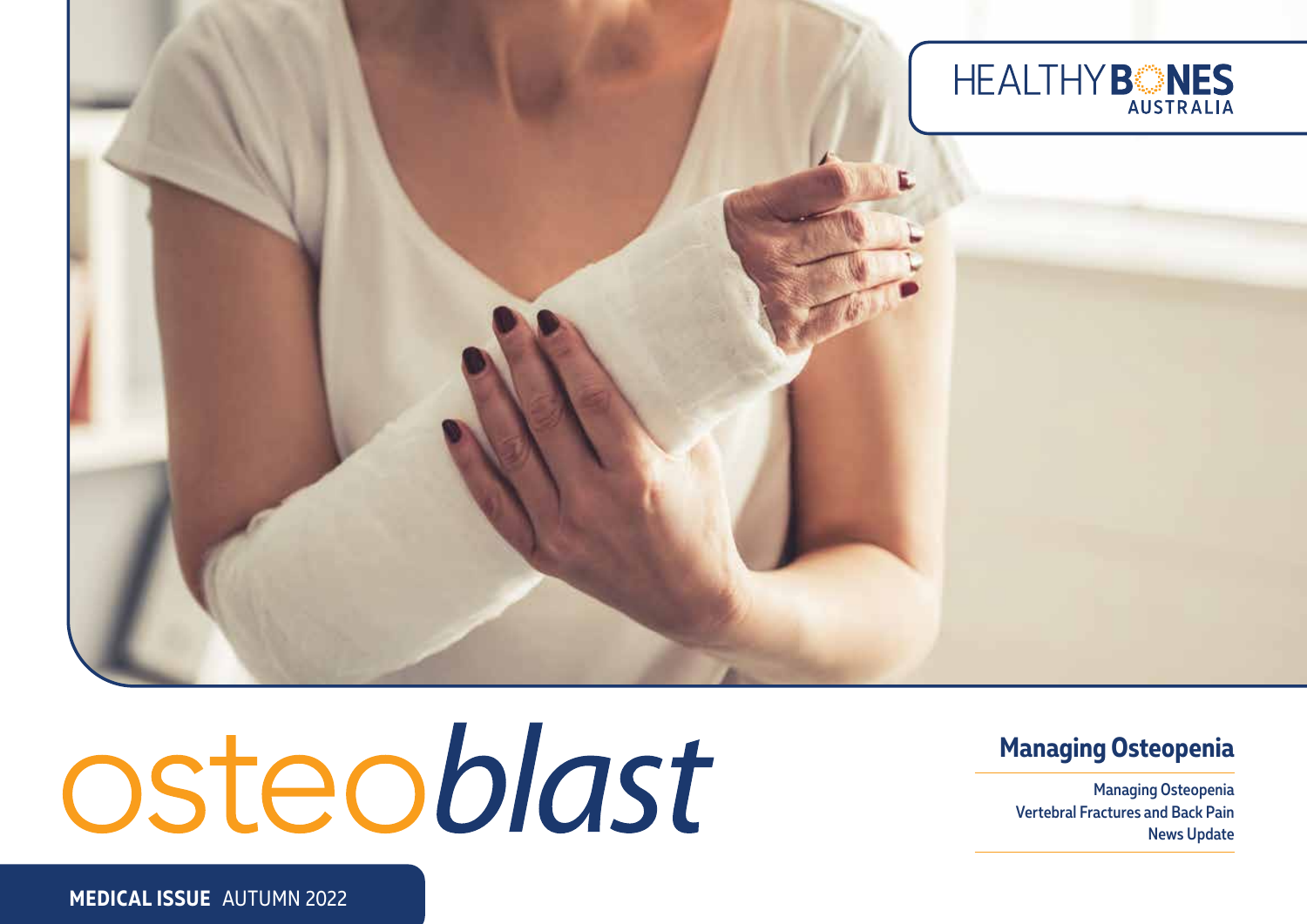# **Managing Osteopenia**

Osteopenia is defined as low bone density from a DEXA scan. The range sits between normal bone density and osteoporosis (T-score of – 2.5). These definitions are very useful when working to protect bone health in patients 50 years and over.

Consumers are becoming aware that supporting bone health with calcium, vitamin D and exercise are important. However mixed messages online can create confusion. The focus on enhancing these bone supporting measures should be linked to evidence-based management.

#### **Calcium**

Dietary Calcium – Recommended Dietary Intake (RDI) is 1,000 mg per day for adults, increasing to 1,300mg for women over 50 years and men over 70 years.

Supplements – when dietary intake is low a supplement in the range of 500-600 mg is considered safe and effective.

#### **Vitamin D**

Limited sun exposure should be encouraged (avoiding UV of 3 or above). A few minutes daily in summer and a few hours weekly in winter. Only at-risk groups should be tested for low vitamin D. Noting Vitamin D levels tend to be lowest at the end of winter.

Supplements – daily and weekly doses are available to correct low vitamin D and it can take several months before an initial improvement is experienced.

#### **Exercise**

Research has demonstrated specific types of exercise deliver best results for bone health – weight bearing,

resistance and balance exercises. Exercise should be regular and increase in intensity.

In addition, numerous community campaigns warning of the negative impact of smoking and excessive alcohol on general health also apply to bone health. These habits should be raised when discussing behaviour change to support bone health.

#### **Fractures and Osteopenia**

Osteopenia encompasses a broad range – if low bone density is closer to osteoporosis this should be monitored closely and when osteopenia is near normal there is less concern.

However, this general approach changes when a consumer with osteopenia sustains a minimal trauma fracture (also known as fragility fracture). In this scenario the fracture becomes the focus especially when the bone density T-score is less than or equal to -1.5.

Around half of all minimal trauma fractures occur in adults with osteopenia. Once the fracture occurs this is clinically



#### **WELCOME**

In this issue, we hope to clarify osteopenia and highlight the importance of vertebral fractures. As osteopenia encompasses a range of bone density, management of osteopenia varies according to a person's absolute fracture risk. Osteopenia associated with a minimal trauma fracture is clinically considered as osteoporosis.

In addition, many patients accept height loss and back pain as part of ageing. However in a significant proportion of people, back pain is an important symptom and may indicate a vertebral fracture has occurred. Vertebral fractures can also be asymptomatic. In those who do experience back pain, Healthy Bones Australia is partnering with Pain Australia to improve awareness and to identify undiagnosed vertebral fractures.

**Dr Weiwen Chen**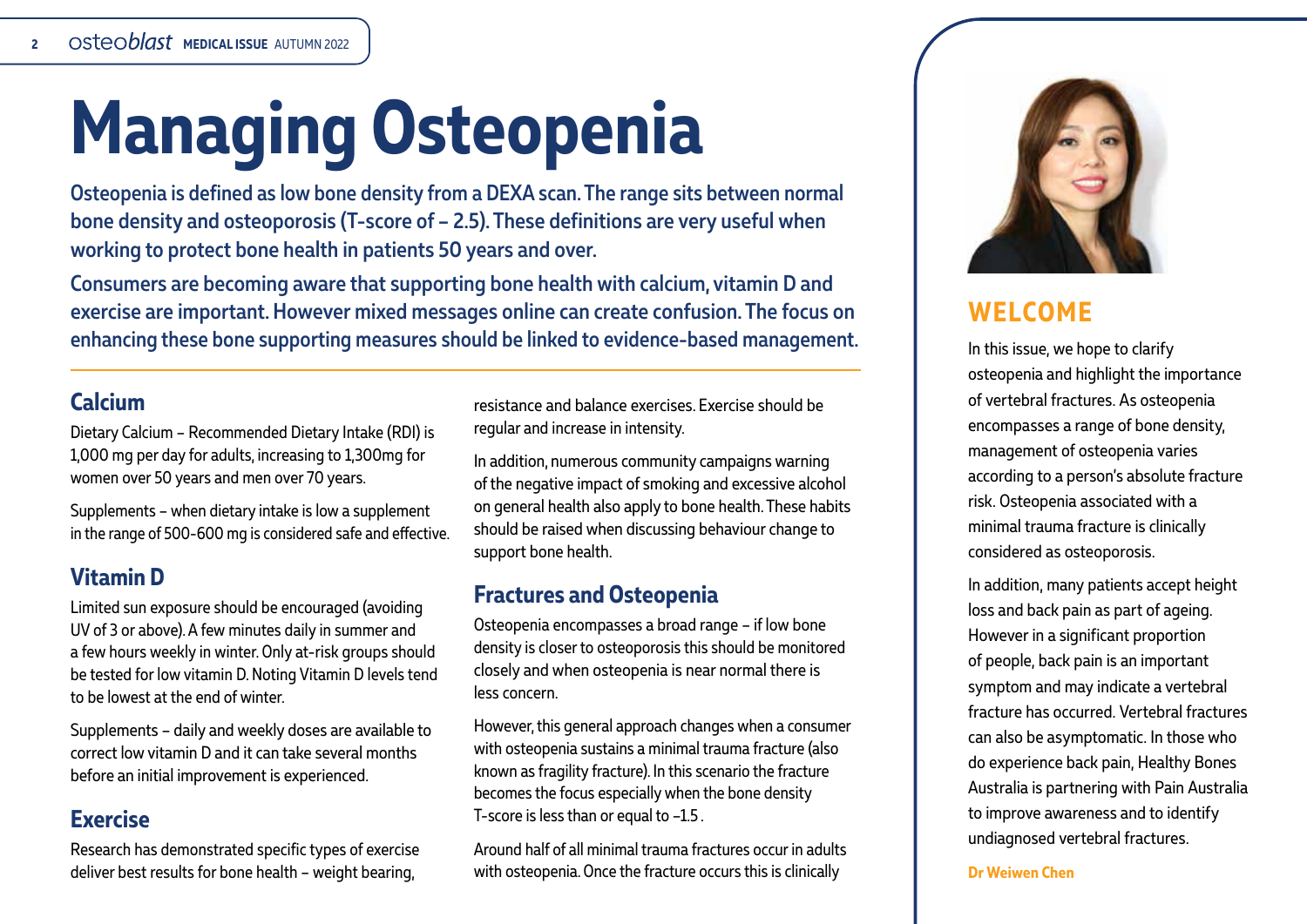#### *Managing Osteopenia cont.*

considered as osteoporosis (fracture + low bone density). This tells us BMD is an important part of the story but not the whole story. Bone micro-architecture and other factors can impact bone health in individuals. Treatment is generally required if a fracture is present and the patient has osteopenia (low bone density) to protect against further fracture.

Treatment options for osteoporosis include:

- Tablets (weekly or monthly)
- 6-monthly injections
- Annual intravenous infusion

Specialist-only medications are an option for people not responding to standard medications. These have a limited course (ranging from 12 – 18 months) and have proven to be successful. PBS subsidies apply across all treatments.

As reported by the Australian and New Zealand Hip Fracture Registry almost half of hip fracture patients (the most costly type of osteoporotic fracture with major impact on patients) had sustained a prior fracture. Yet the majority were not on osteoporosis treatment.

We have a clear opportunity to intervene early when osteopenia is identified. Ideally, our aim is to prevent the first fracture but if and when a fracture is sustained, we must treat to prevent subsequent fracture.



### **Vertebral Fractures and Back Pain**

Pain Australia is helping to highlight vertebral fracture as part of the wider issue of Australians living with back pain. Acting CEO Monika Boogs said "we know back pain has multiple causes, it's extremely debilitating for those affected and has a big impact on work life and independence nationally. Chronic or recurring pain or discomfort is the most commonly experienced limitation for people who have back pain."



Vertebral fracture due to osteoporosis can be difficult to detect. Sudden back pain, height loss and spinal curvature in more extreme cases can signal vertebral fracture. Investigation to confirm suspected fracture with x-ray or CT scan can reveal crush or wedge fractures within individual vertebrae. However this is not always top of mind.

General Practitioner Dr Jane Elliott says "patients can present with sudden back pain and this can be incorrectly attributed to more common muscular, disc or arthritic conditions. This becomes an issue when undiagnosed vertebral fracture is not identified early. So a patient needs to be considered for the possibility of osteoporosis if they have risk factors such as loss of height, family history of hip fracture or other secondary causes."

Consumer advocate Carole David has been promoting awareness of this issue for over a decade and was personally impacted. Carole explained "My story continued over several years but the short version is multiple fractures in my spine were causing me extreme pain and were thought to be related to my intestine or groin. I wasted valuable time being sent to specialists unable to find a diagnosis. When I ended up in emergency seeking pain relief a hospital scan revealed multiple vertebral fractures. Only then was I diagnosed with osteoporosis, received the treatment I needed and started seeing a specialist who now manages my bone health." Carole wants others to avoid her experience and says it was very distressing to be in such pain and not receive a diagnosis.

A/Professor Peter Wong Medical Director of Heathy Bones Australia says spinal fracture must become part of the mix when thinking about sudden back pain "It is estimated that 19% of fractures due to osteoporosis in 2022 will be vertebral fractures! As medical practitioners we need to consider the full spectrum of back pain issues and use this knowledge to create better outcomes for our patients."

1 References available upon request.